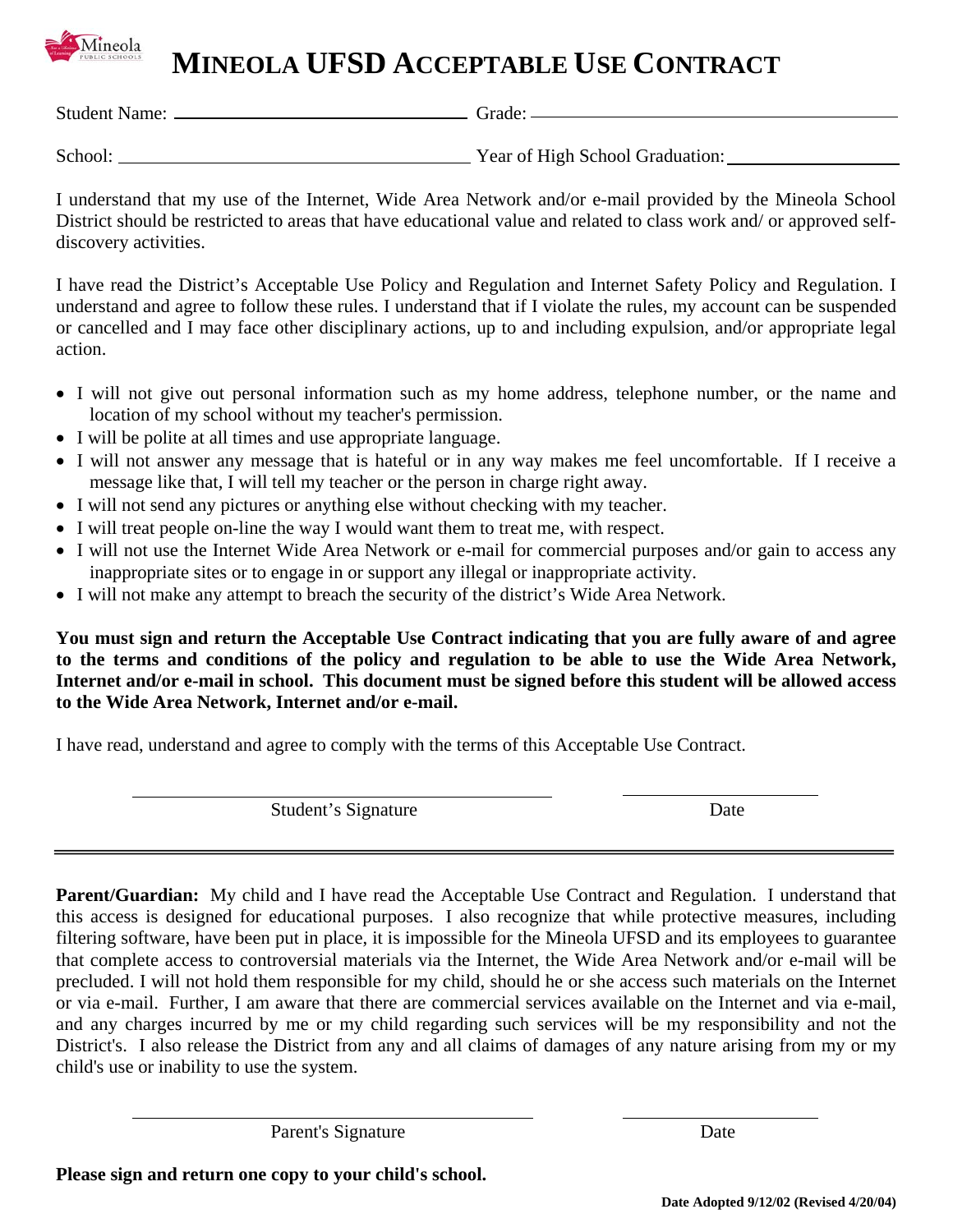

# **ACCEPTABLE USE POLICY**

### **OVERVIEW**

The Mineola Union Free School District is pleased to offer students and staff access to the district's technology resources including electronic mail, data storage and the Internet for educational purposes. Our goal in providing this service is to promote educational excellence by facilitating resource sharing, innovation and communication. This policy will be distributed to all students and staff annually.

Our school community will find these tools a powerful means of providing access to libraries, current events, and many other useful forms of information from around the world. However, there are concerns about users accessing inappropriate materials and/or inappropriate use of the technology.

In an attempt to prevent inappropriate use of the district's technology resources, the following precautions have been taken in your child's school:

- Students and their work are supervised while using the Wide Area Network which includes the Internet. All students and parents are required to sign the attached agreement before students are allowed to utilize the district's technology resources.
- All computers with Internet capability will have a filter with the purpose of blocking access to inappropriate sites.
- Access to e-mail privileges will be granted when it is determined that it is educationally appropriate.
- Violation of the Acceptable Use Policy may result in forfeiture of the privilege of access to and use of the district's technology resources and may also result in disciplinary and/or appropriate legal action, subject to the discretion of the Superintendent of Schools or at the discretion of the Building Principal.

In addition, the Board of Education has adopted an Internet Safety Policy and Regulation in compliance with the Children's Internet Protection Act. (See policy attached)

### **REGULATIONS**

#### **1. TERMS AND CONDITIONS**

Students/staff ("users") agree to seek information that has educational value in the context of the Mineola Public School setting. This means that the users are seeking information directly related to class work and/or approved selfdiscovery activities.

#### **2. PRIVILEGES**

The use of the technology is a privilege, not a right. Inappropriate use may, in the district's discretion, result in a cancellation of privileges, as well as appropriate disciplinary action. The school or district may prohibit the use of its technology resources.

#### **3. ACCEPTABLE USES**

The Mineola School District provides students/staff with network Internet and/or e-mail access to support research and education, by providing access to unique resources and the opportunity for collaborative work. The use of school access must be in support of education.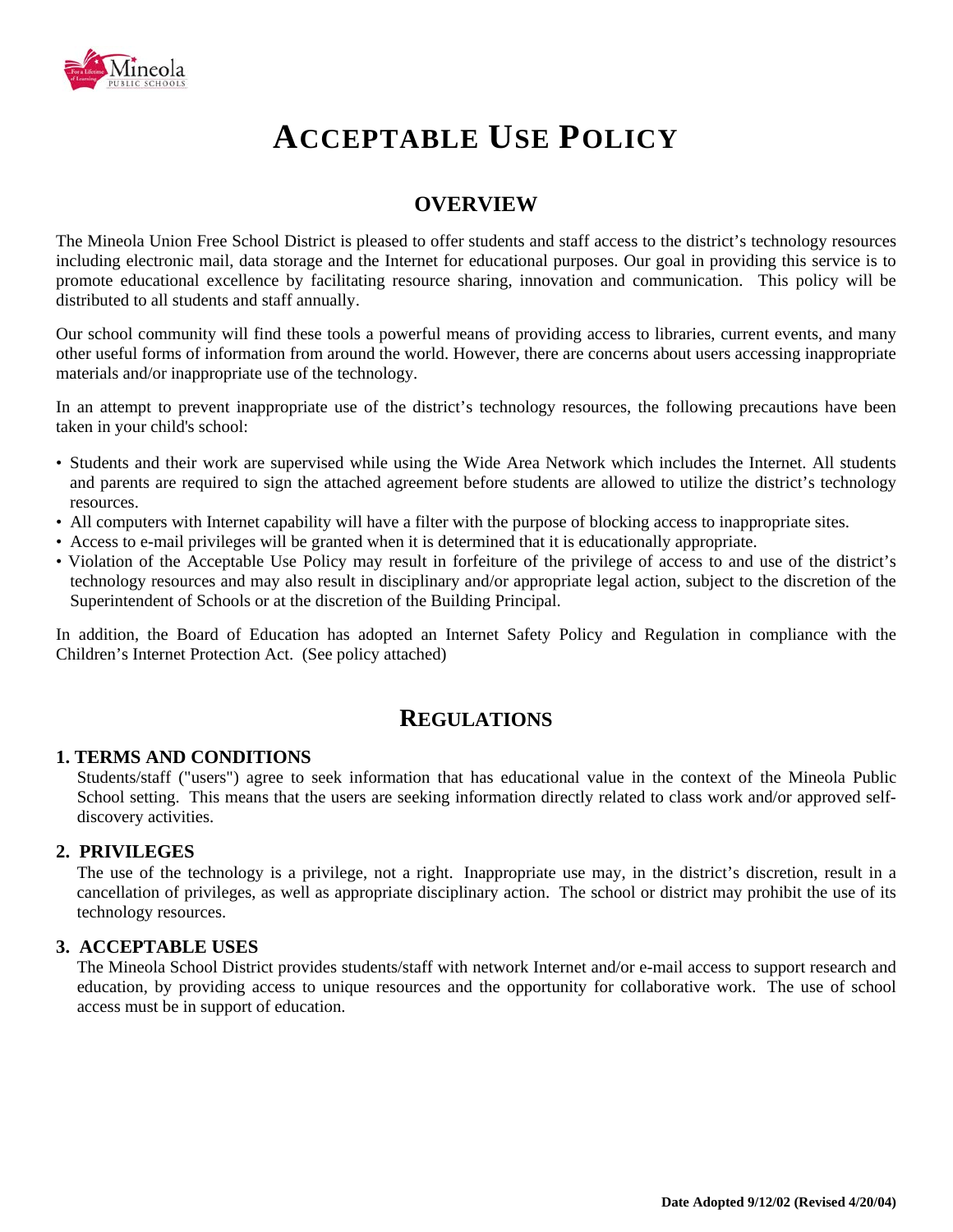#### **4. UNACCEPTABLE USES**

Violation of any school, state or local rule, law or regulation is prohibited. This includes, but is not limited to:

- Plagiarism and copyright infringement
- Threatening or obscene material
- Expressions of bigotry, racism or hate
- Transmission of material protected by trade secret
- Unauthorized entry into the district's Wide Area Network or any attempt thereof, including but not limited to any data files and/or e-mail to which the user does not have ownership or access privileges.
- Any other illegal or inappropriate activity.

In addition, school policy prohibits:

• Commercial, religious or political activities, except in the context of officially sanctioned school activities.

#### **5. NETIQUETTE**

All users are expected to abide by the generally accepted rules of network etiquette. These include, but are not limited to the following:

- Be polite at all times.
- Use appropriate language.
- Safeguard personal information. Do not reveal a personal address, phone number, or credit card number to anyone else.
- Do not use e-mail without the permission of the teacher in charge. There should be no expectation of privacy when using the District's e-mail system, as the School District and its administration retain access to all e-mail. People who operate the system do have access to all mail. Messages relating to or in support of illegal or inappropriate activities may be reported to the authorities.
- All users of the e-mail system should also be aware that they face potential discipline for failing to abide by the terms of the Acceptable Use Policy and for the content of any e-mail which violates the policy.

#### **6. MONITORING**

All communication and information accessible via technology resources are regarded as school property. This applies to any information generated and/or distributed over the district's Wide Area Network as well. Users should not expect that e-mails or files stored on the district's storage areas would be guaranteed privacy. Network administrators may review files and communications to maintain system integrity and insure that users are using the system responsibly. Messages relating to or in support of illegal or irresponsible activities may be reported to the authorities.

#### **7. WARRANTIES**

The District **DOES NOT** provide warranties of any kind, whether expressed or implied, for the service it is providing. The Board and the District will not be responsible for any damages a user suffers. This includes loss of data resulting from delays, non-deliveries, misdeliveries, or service interruptions caused by the District's negligence or by the user's errors or omissions. Use of any information obtained via the Internet is at the user's own risk. The Board and District specifically deny any responsibility.

#### **8. SECURITY ISSUES**

.

Security on any computer system is a high priority, especially when the system involves many users. If a security problem on the Internet arises, notify the teacher in charge. Attempts to log on to the Wide Area Network in the name of another individual will result in cancellation of user privileges and/or disciplinary and/or appropriate legal action. Any user, attempting to breach security or having a history of causing problems with other computer systems, may be denied access to the Wide Area Network.

#### **9. VANDALISM AND HARASSMENT**

Vandalism and harassment will result in **CANCELLATION OF PRIVILEGES AND/OR DISCIPLINARY AND/OR LEGAL ACTION**. Vandalism is defined as any malicious attempt to harm or destroy data or hardware, or to change the operating configuration of any computer or any networks connected to the computer. This includes, but is not limited to, the uploading or creation of computer viruses or attempts to modify the operating system. Harassment is defined as the persistent annoyance of another user. Harassment includes, but is not limited to, the circulation and/or sending of unwanted, inappropriate, obscene or threatening messages.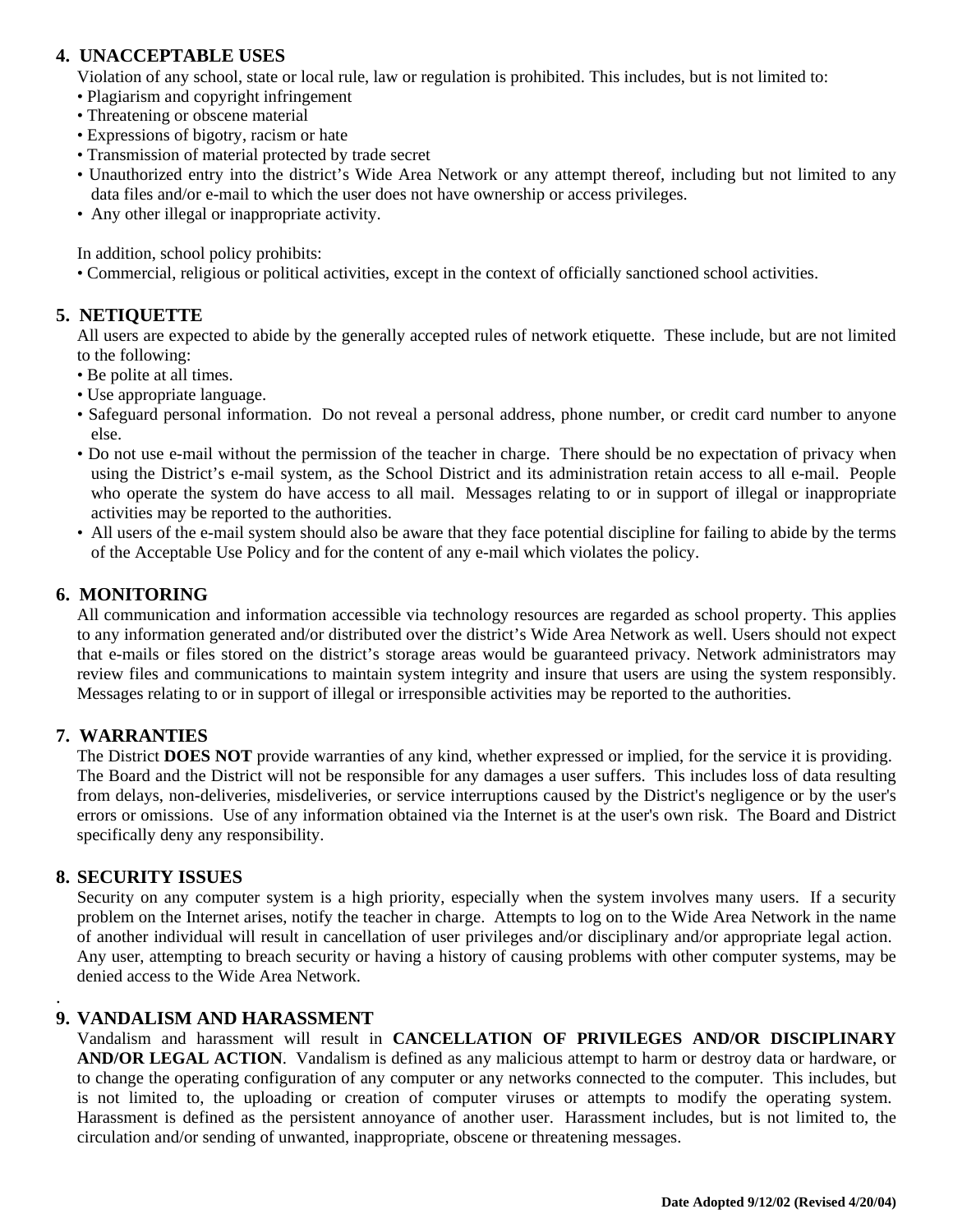## **INTERNET SAFETY POLICY**

The Board of Education is committed to undertaking efforts that serve to make safe for children the use of district computers for access to the Internet and World Wide Web. To this end, although unable to guarantee that any selected filtering and blocking technology will work perfectly, the Board directs the Superintendent of Schools to procure and implement the use of technology protection measures that block or filter Internet access by:

- adults to visual depictions that are obscene or child pornography, and
- minors to visual depictions that are obscene, child pornography, or harmful to minors, as defined in the Children's Internet Protection Act.

Subject to staff supervision, however, any such measures may be disabled or relaxed for adults conducting bona fide research or other lawful purposes, in accordance with criteria established by the Superintendent or his or her designee.

To the extent practical, the Superintendent or his or her designee also shall develop and implement procedures that provide for the safety and security of students using electronic mail, chat rooms, and other forms of direct electronic communications; monitoring the online activities of students using district computers; and restricting student access to materials that are harmful to minors.

In addition, the Board prohibits the unauthorized disclosure, use and dissemination of personal information regarding students; unauthorized online access by students, including hacking and other unlawful activities; and access by students to inappropriate matter on the Internet and World Wide Web. The Superintendent or his or her designee shall establish and implement procedures that enforce these restrictions.

The computer network coordinator, designated under the district's Computer Network or Acceptable Use Policy, shall monitor and examine all district computer network activities to ensure compliance with this policy and accompanying regulation. He or she also shall be responsible for ensuring that staff and students receive training on their requirements.

All users of the district's computer network, including access to the Internet and World Wide Web, must understand that use is a privilege, not a right, and that any such use entails responsibility. They must comply with the requirements of this policy and accompanying regulation, in addition to generally accepted rules of network etiquette, and the district's Acceptable Use Policy. Failure to comply may result in disciplinary action including, but not limited to, and revocation of computer access privileges.

Ref: Public Law No. 106-554 47 USC § 254 20 USC § 6801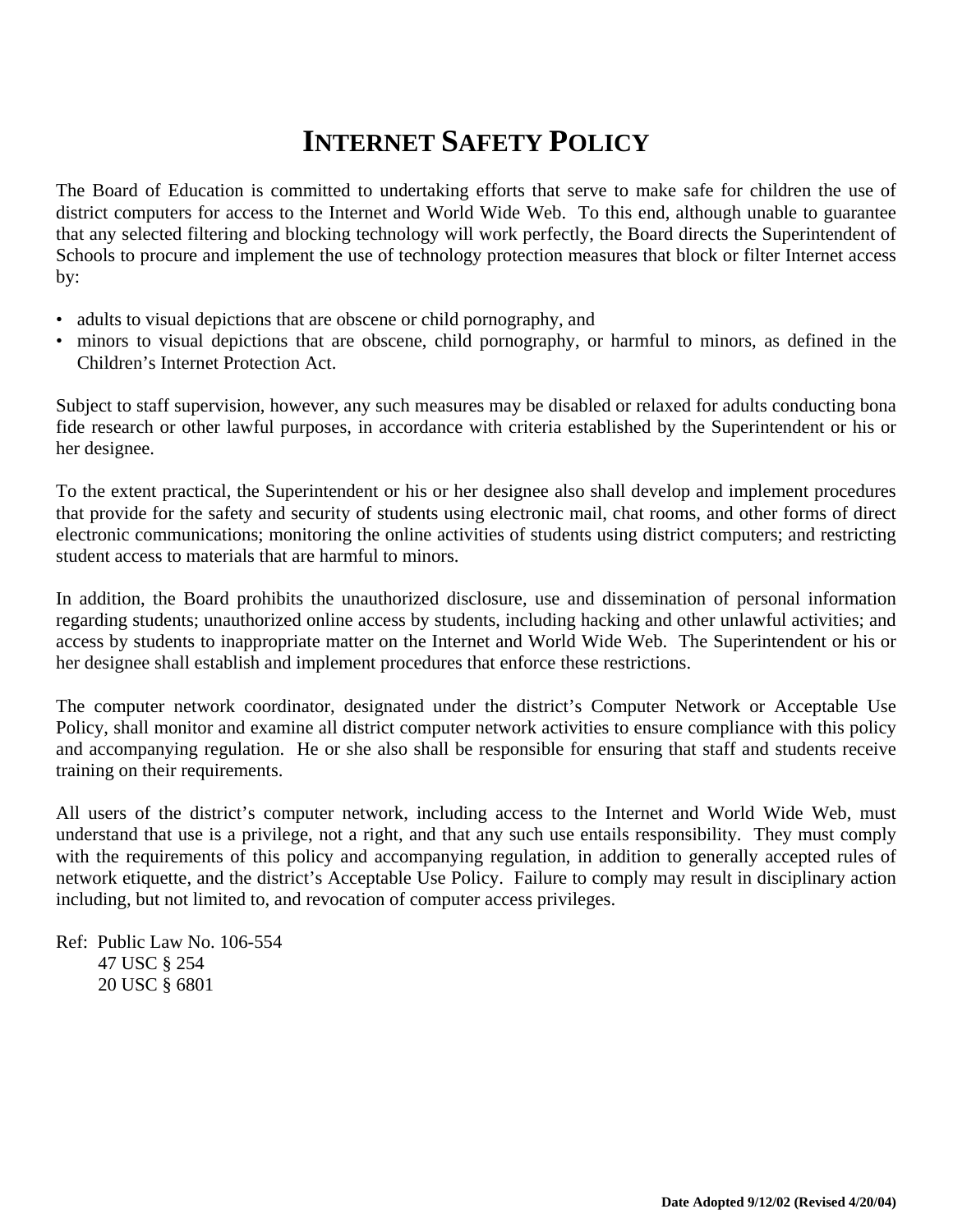# **INTERNET SAFETY POLICY REGULATION**

The following rules and regulations implement the Internet Safety Policy adopted by the Board of Education to make safe for children the use of district computers for access to the Internet and World Wide Web.

#### *I. Definitions*

In accordance with the Children's Internet Protection Act,

- *Child pornography* refers to any visual depiction, including any photograph, film, video, picture or computer or computer generated image or picture, whether made or produced by electronic, mechanical, or other means, of sexually explicit conduct, where the production of such visual depiction involves the use of a minor engaging in sexually explicit conduct. It also includes any such visual depiction that (a) is, or appears to be, of a minor engaging in sexually explicit conduct; or (b) has been created, adapted or modified to appear that an identifiable minor is engaging in sexually explicit conduct; or (c) is advertised, promoted, presented, described, or distributed in such a manner that conveys the impression that the material is or contains a visual depiction of a minor engaging in sexually explicit conduct.
- *Harmful to minors* means any picture, image, graphic image file, or other visual depiction that (a) taken as a whole and with respect to minors, appeals to a prurient interest in nudity, sex, or excretion; (b) depicts, describes or represents, in a patently offensive way with respect to what is suitable for minors, an actual or simulated sexual act or sexual contact, actual or simulated normal or perverted sexual acts, or a lewd exhibition of the genitals; and (c) taken as a whole, lacks serious literary, artistic, political, or scientific value as to minors.

#### *II. Blocking and Filtering Measures*

- The Superintendent or his or her designee shall secure information about, and ensure the purchase or provision of, a technology protection measure that blocks access from all district computers to visual depictions on the Internet and World Wide Web that are obscene, child pornography or harmful to minors.
- The district's computer network coordinator shall be responsible for ensuring the installation and proper use of any Internet blocking and filtering technology protection measure obtained by the district.
- The computer network coordinator or his or her designee may disable or relax the district's Internet blocking and filtering technology measure only for adult staff members conducting research related to the discharge of their official responsibilities and for students for approved educational purposes.
- The computer network coordinator shall monitor the online activities of adult staff members for whom the blocking and filtering technology measure has been disabled or relaxed to ensure there is not access to visual depictions that are obscene or child pornography.

#### *III. Monitoring of Online Activities*

• The district's computer network coordinator shall be responsible for monitoring to ensure that the online activities of staff and students are consistent with the district's Internet Safety Policy and this regulation. He or she may inspect, copy, review, and store at any time, and without prior notice, any and all usage of the district's computer network for accessing the Internet and World Wide Web and direct electronic communications, as well as any and all information transmitted or received during such use. All users of the district's computer network shall have no expectation of privacy regarding any such materials.